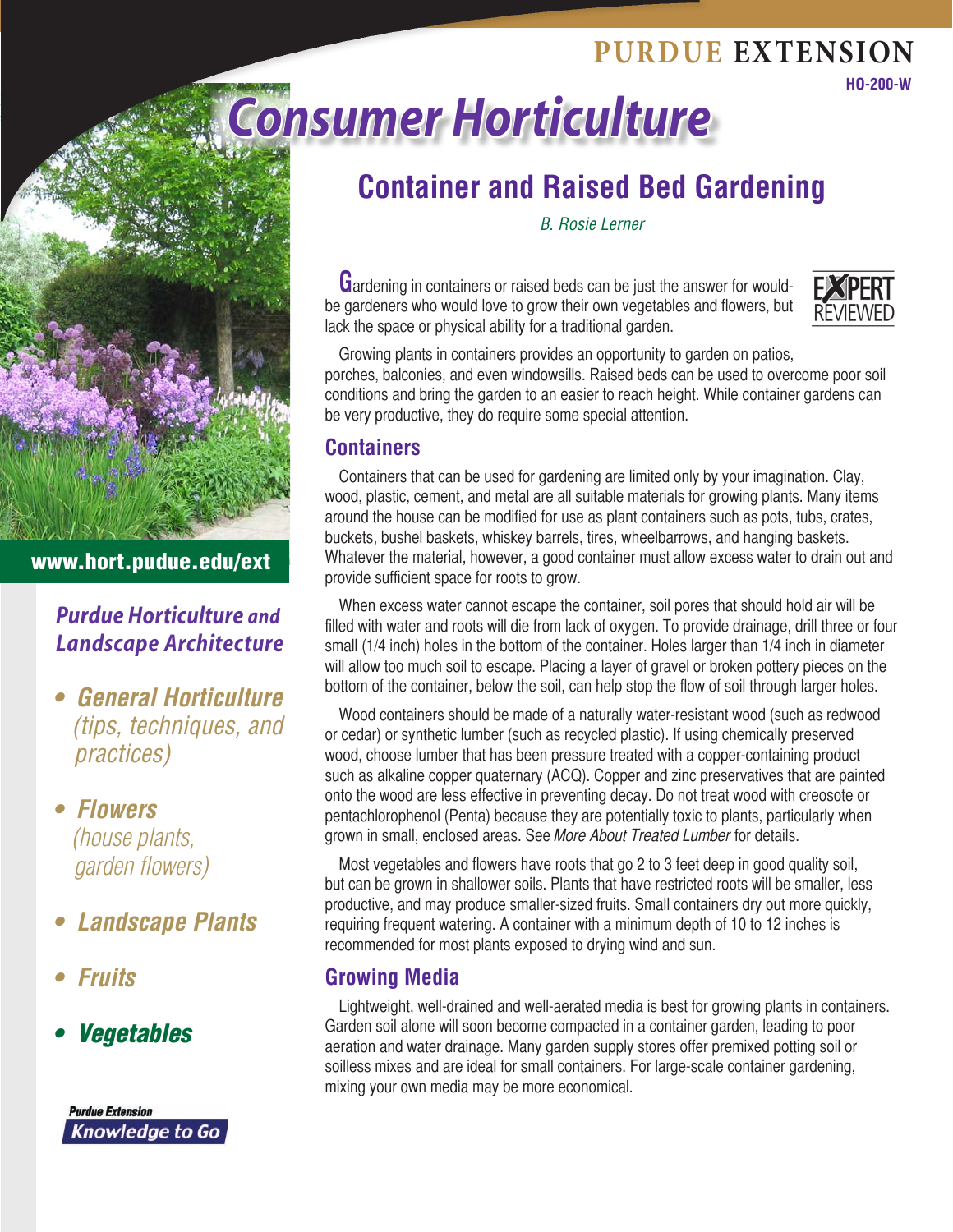## **Consumer Horticulture Container and Raised Bed Gardening HORT-200-W PURDUE EXTENSION**

| <b>Recipes for Growing Media</b>                                                                                                                                                                                                                                   |  |  |  |
|--------------------------------------------------------------------------------------------------------------------------------------------------------------------------------------------------------------------------------------------------------------------|--|--|--|
| To make 1 bushel of soil mix, combine:<br>1/3 bushel of soil<br>1/3 bushel of organic matter<br>(compost, peat moss, well-rotted manure)<br>1/3 bushel of vermiculite or perlite<br>1/2 cup of fertilizer<br>(5-10-5, 6-10-4, or a similar fertilizer formulation) |  |  |  |
| To make 1 bushel of soilless mix, combine:<br>1/2 bushel of peat moss<br>1/2 bushel of vermiculite<br>1/2 cup of ground limestone<br>1/2 cup of superphosphate<br>1 cup of fertilizer<br>$(5-10-5, 6-10-4, or a similar formulation)$                              |  |  |  |

### **Planting**

Planting a container garden is much like planting a traditional garden bed. Seeds can be planted in rows or in clusters, depending on the size and shape of the container. Planting transplants rather than seeds, give plants a head start on the growing season.

Naturally smaller plants are better adapted to the confines of a container garden. But even large plants such as tomatoes, melons, and squash can be productive if given a large enough container. Many garden catalogs feature compact flower and vegetable cultivars that are more suitable for growing in containers or other small spaces. See Table 1 for suggested container sizes for selected plants.

Vegetables and flowers can be combined to create attractive planter displays. But when mixing different plants, keep in mind the light requirements of each. Most vegetables require a minimum of 6 to 8 hours of direct sunlight each day for good production. Many flower species will also thrive in full sun, but there are a number of flowers that must have partial or total shade.

### **Watering**

Because container gardens have greater exposure to sun, wind, and heat, they need to be watered more frequently than a garden bed. Smaller containers may need to be watered as often as once or twice a day, depending on weather.

However, overwatering can be a problem if the soil is kept too wet too often. Feel the soil with your fingers, and then water when the top inch of soil feels dry. Be sure to use enough water so some excess runs out of the drainage holes. This will help ensure the entire root area is moistened. Peat moss is very difficult to wet once it becomes dry, so frequently check soilless media.

#### **Table 1. Suggested Container Sizes**

| Crop                   | Minimum Container<br>Size Per Plant<br>(diameter at top in inches) |
|------------------------|--------------------------------------------------------------------|
|                        | 6                                                                  |
| beans (bush)<br>beet   | 5                                                                  |
| broccoli               | 8                                                                  |
| brussel sprouts        | 8                                                                  |
| cabbage                | 8                                                                  |
| carrot                 | 5                                                                  |
| cucumber               | 10                                                                 |
| eggplant               | 10                                                                 |
| flowers, annual        | 6                                                                  |
| greens                 | 4                                                                  |
| lettuce                | 4                                                                  |
| okra                   | 10                                                                 |
| onion                  | 4                                                                  |
| parsley                | 5                                                                  |
| pea                    | 5                                                                  |
| peppers (sweet or hot) | 10                                                                 |
| radish                 | 4                                                                  |
| spinach                | 4                                                                  |
| squash                 | 14                                                                 |
| tomato (dwarf)         | 8                                                                  |
| tomato (large)         | 12                                                                 |
| turnip                 | 8                                                                  |
|                        |                                                                    |

### **Controlling Pests**

Container garden plants are as susceptible to most insects and diseases as those grown in garden beds. However, using clean, pasteurized soil can avoid some soilborne disease and insect problems. You can pasteurize your garden soil by heating a pan of soil to 180°F and holding that temperature for 30 minutes. Semi-moist soil will heat more efficiently due to the production of steam. If your soil is dry, add one cup of water per gallon of soil and mix thoroughly before heating. Allow the soil to cool thoroughly before planting.

Inspect plants frequently for insects and disease symptoms on the leaves. Picking off insects as they are noticed is effective in controlling small-pest populations. Removing dead leaves, flowers, and overripe fruits will help discourage pests. In some cases, pesticides may be necessary to control or prevent pests from beating you to the harvest. If you use chemicals, be sure it is labeled for use on all plants in the container. Always read and follow pesticide labels.

Although they are not as much of a problem for container gardens as they are for garden beds, weeds can quickly take